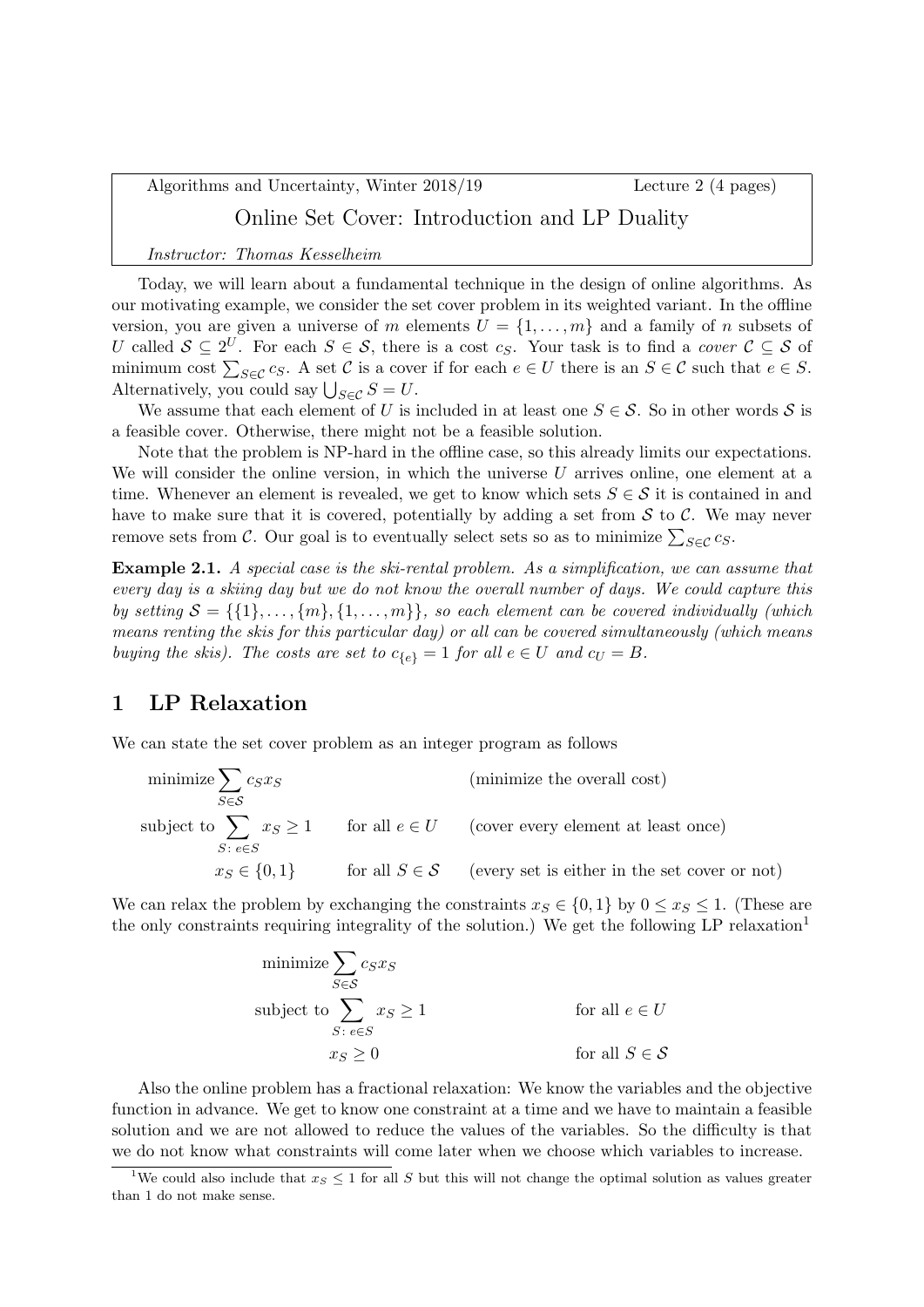Example 2.2. Let us come back to the ski rental problem. Its LP relaxation is (for readability we rename the variables)

| minimize $Bx_{buy} + \sum x_{rent,t}$    |             |
|------------------------------------------|-------------|
| subject to $x_{buy} + x_{rent,t} \geq 1$ | for all $t$ |
| $x_{buy}, x_{rent,t} \geq 0$             | for all $t$ |

A fractional solution might tell us to buy half the skis and to rent the other half. While this makes no sense at first sight, we can interpret such values later as probabilities.

Indeed, we will first consider the fractional problem and devise an algorithm for it and then derive a feasible integral solution from the fractional one.

## 2 LP Duality

We will use LP duality for our algorithm. It is not necessary to know LP duality in its generality. What we need to know is that the dual LP gives us a *lower bound* on all feasible solutions. Let us start with a simple example.

Example 2.3. Consider  $U = \{1, 2, 3\}$ ,  $S = \{\{1, 2\}, \{1, 3\}, \{2, 3\}\}\$ ,  $c_S = 1$  for all  $S \in S$ . The optimal set cover solution has cost 2 because we need to take two sets. However, setting  $x_{\{1,2\}} = x_{\{1,3\}} = x_{\{2,3\}} = \frac{1}{2}$  $\frac{1}{2}$  for all  $S \in \mathcal{S}$  is a feasible solution to the LP relaxation of cost  $\frac{3}{2}$ . There is no cheaper solution than this: From the three constraints, we get that for any feasible  $\boldsymbol{x}$ 

$$
x_{\{1,2\}} + x_{\{1,3\}} + x_{\{2,3\}} = \frac{1}{2} \left( x_{\{1,2\}} + x_{\{1,3\}} \right) + \frac{1}{2} \left( x_{\{1,2\}} + x_{\{2,3\}} \right) + \frac{1}{2} \left( x_{\{1,3\}} + x_{\{2,3\}} \right) \ge \frac{3}{2}.
$$

The point of LP duality is to find coefficients just as  $\frac{1}{2}$ ,  $\frac{1}{2}$  $\frac{1}{2}, \frac{1}{2}$  $\frac{1}{2}$  above to derive such a lower bound on the LP value. Interestingly, the possible such coefficients can again be found as the solution of a linear program, which is then called the *dual LP*. The dual of the Set Cover LP relaxation is

$$
\begin{aligned}\n\text{maximize} & \sum_{e \in U} y_e \\
\text{subject to} & \sum_{e \in S} y_e \leq c_S \\
& y_e \geq 0\n\end{aligned}\n\qquad \qquad \text{for all } S \in \mathcal{S}
$$
\n
$$
g_e \geq 0
$$
\nfor all  $e \in U$ 

As always in LP duality, we get a dual variable for each primal constraint and a dual constraint for each primal variable. In this case, this means that the dual LP has one variable for each element and one constraint for each set. A usual interpretation, which is also helpful here, is that dual variables correspond to "how expensive" it is to cover a certain element.

**Lemma 2.4** (Weak Duality). Let x and y be feasible solutions to the primal and dual program respectively. Then  $\sum_{S \in \mathcal{S}} c_S x_S \geq \sum_{e \in U} y_e$ .

*Proof.* We have 
$$
\sum_{e \in U} y_e \le \sum_{e \in U} (\sum_{S : e \in S} x_S) y_e = \sum_{S \in S} x_S \sum_{e \in S} y_e \le \sum_{S \in S} x_S c_S.
$$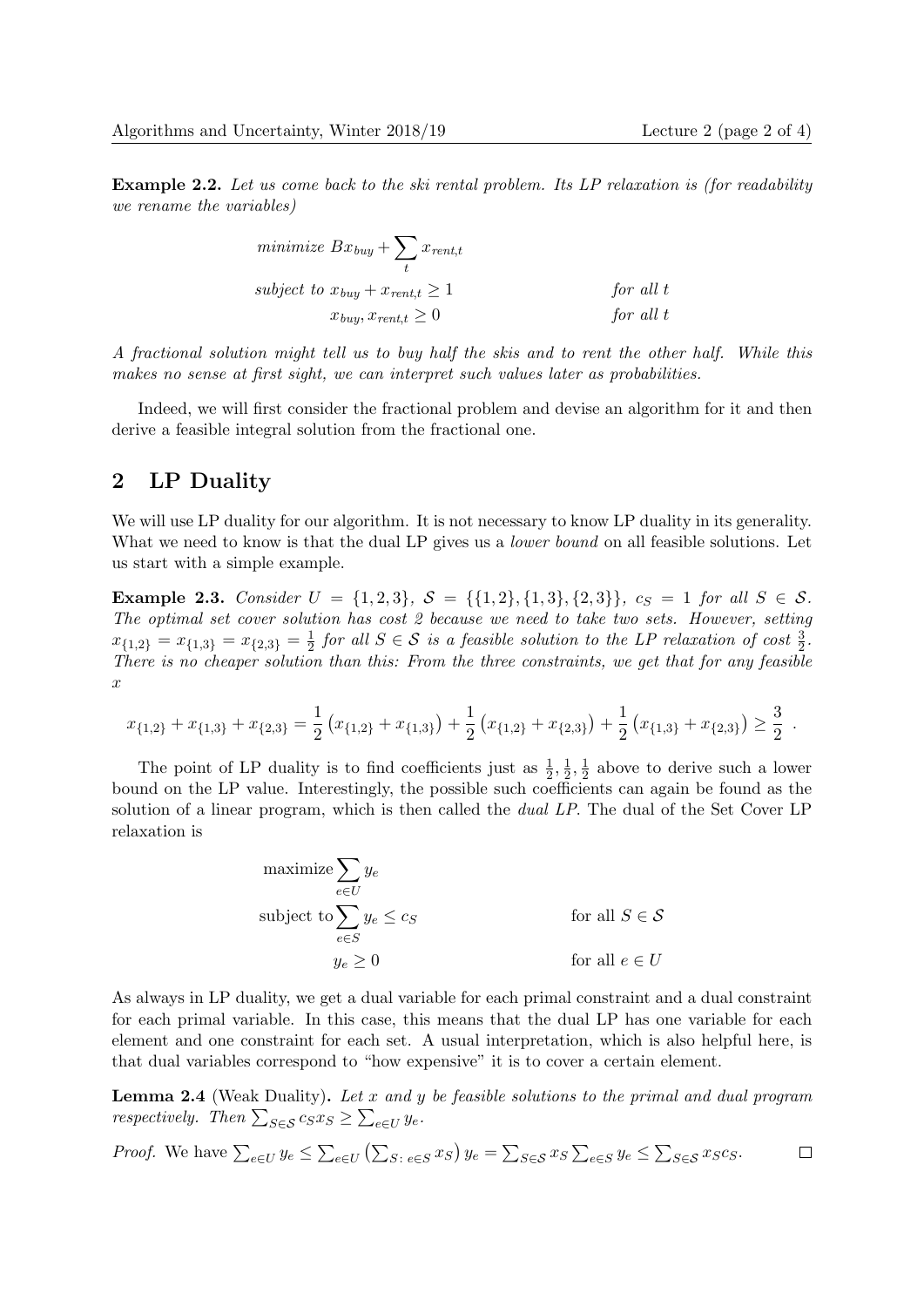Example 2.5. The dual of the ski rental LP is

$$
\begin{aligned}\n\text{maximize } & \sum_t y_t \\
\text{subject to } & \sum_t y_t \leq B \\
& y_t \leq 1 \\
& y_t \geq 0\n\end{aligned}
$$
\n
$$
\begin{aligned}\n\text{for all } t \\
\text{for all } t \\
\text{for all } t\n\end{aligned}
$$

So, these constraints tell us that the optimal solution does not spend more than B in total and not more than 1 per day.

# 3 Example Algorithm: Ski Rental

Let us understand the notions that we have just defined in the light of ski rental. Consider the following algorithm. It does (more or less) then same as our initial deterministic algorithm.

- If  $x_{\text{buy}} < 1$ 
	- Increase  $x_{\text{buy}}$  by  $\frac{1}{B}$ ,  $x_{\text{rent},t}$  by 1.
	- $-$  Set  $y_t = 1$ .
- Else: Set  $y_t = 0$ .
- If  $x_{\text{buy}} = 1$ , buy the skis (unless already done so), otherwise rent them.

This algorithm already follows the approach that we will use for general Set Cover. The idea is to maintain (fractional) vectors x and y and to update them in every step. Entries in  $x$ can only be increased; in y only the variable that arrived in this step can be set.

The x vector is not a feasible solution to our actual problem because it is fractional. Therefore, we still have to derive an integral decision, which in this case is straightforward in the last step. Note that the cost of actual buying and renting is clearly bounded by  $Bx_{\text{buy}} + \sum_{t} x_{\text{rent},t}$ . So, it is enough if we only talk about the latter quantity.

**Theorem 2.6.** Let  $x^*$  be any feasible (possibly fractional) solution to the ski rental LP, let x be the one computed by the algorithm. Then  $Bx_{buy} + \sum_{t} x_{rent,t} \leq 2(Bx_{buy}^* + \sum_{t} x_{rent,t}^*)$ .

*Proof.* Let  $x^{(t)}$  be the state of x after the t-th step,  $x^{(0)} = 0$ . Observe that  $B(x_{\text{buy}}^{(t)} - x_{\text{buy}}^{(t-1)})$  +  $\sum_{t'} x_{\text{rent},t'}^{(t)} \leq 2y_t$  for all t. So, by a telescoping sum

$$
Bx_{\text{buy}} + \sum_{t} x_{\text{rent},t} \leq 2 \sum_{t} y_t .
$$

Furthermore, observe that  $y$  is dual feasible: No individual entry is bigger than 1, the sum of all entries is no bigger than B. Therefore, by Lemma 2.4, we have

$$
Bx_{\text{buy}}^* + \sum_t x_{\text{rent},t}^* \ge \sum_t y_t .
$$

Combining the two inequalities, the theorem follows.

 $\Box$